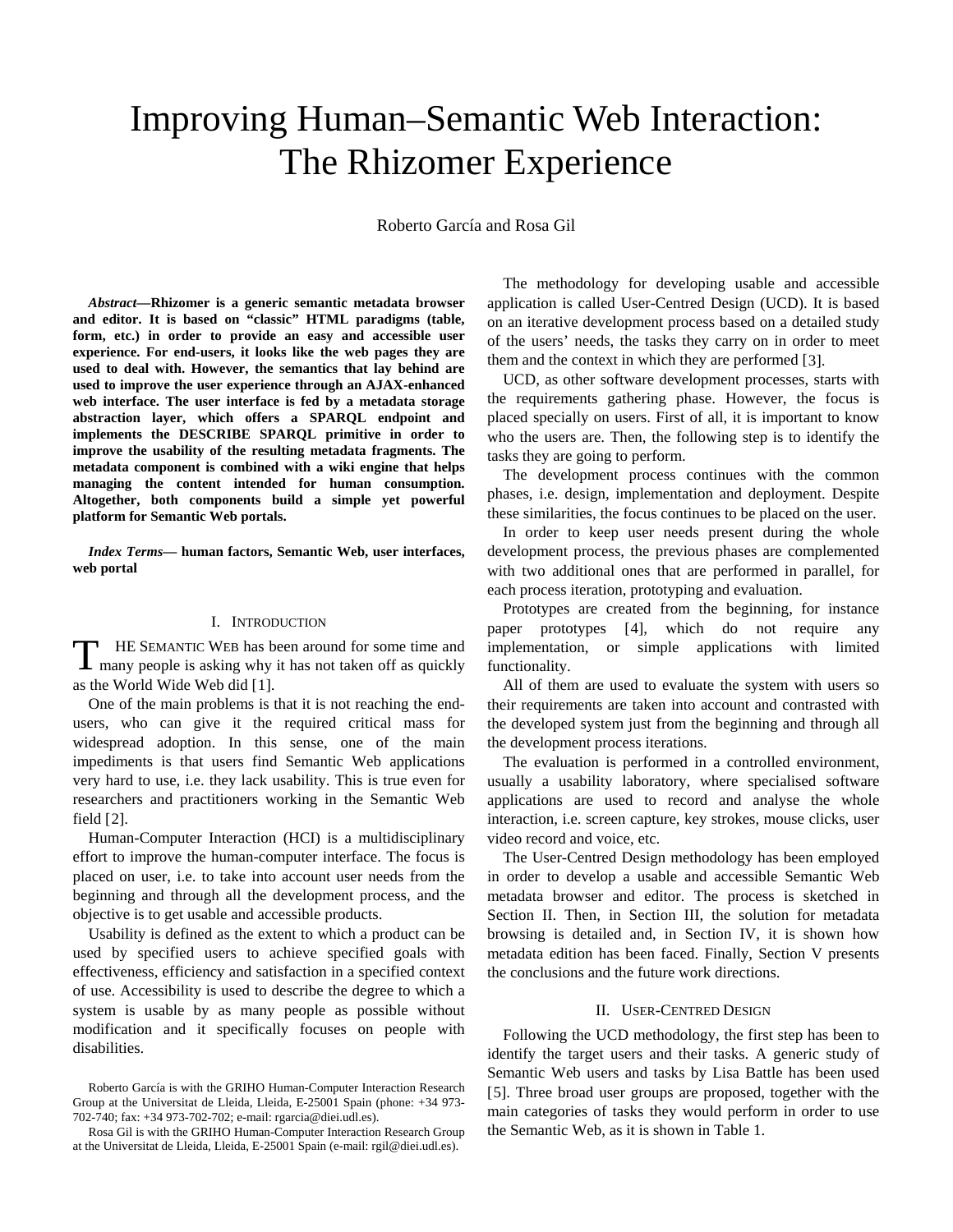<span id="page-1-1"></span>Table 1. Some proposed user groups and task types for the Semantic Web [[5\]](#page-0-1)

| User Group          | <b>Task Types</b>           |
|---------------------|-----------------------------|
| 1. End users        | Information seeking tasks   |
|                     | Information synthesis tasks |
|                     | Action-oriented tasks       |
|                     | Information sharing tasks   |
| 2. Content curators | Content update tasks        |
|                     | Content distribution tasks  |
| 3. Ontologists      | Ontology update tasks       |
|                     | Ontology creation & mapping |

For UCD it is important to clearly identify the target user. In our case, the objective is to develop a Semantic Web instance metadata application so the target is end users.

The end users profile characterises common users with no knowledge about the Semantic Web. They are used to web applications so the resulting application must look like the kind of appliances they are used to.

However, following the current tendency that the Web is not just a single way communication medium like wikis and blogs demonstrate, we do not keep a separate group of tasks for the content curators' user profile.

Consequently, although we acknowledge the existence of users specialised in content update and distribution tasks, we consider that our target end users should have the possibility to edit metadata. Therefore, we consider the following kinds of tasks:

- − Information-seeking tasks, e.g. to look for a restaurant near the theater that will still be open when the movie is over.
- − Information-synthesis tasks, e.g. to organise the agenda of a conference attendant.
- − Action-Oriented Tasks, e.g. to build a personalized portal to manage research tasks.
- − Information-Sharing Tasks, e.g. to share pictures with friends and family.
- − Content update tasks, e.g. to add new books to a catalog of published books and edit the metadata of previously added ones.

Following this user profile and tasks selection, the design of a metadata browsing and edition component called Rhizomer continued. The Rhizomer project constitutes a technological framework that can be used to build up semantic web portals.

Rhizomer manages RDF metadata in a user-friendly way. It facilitates not just the common Semantic Web to end-user interaction provided by semantic web browsers, it also provides the reverse interaction path: end-users can create, edit and remove semantic metadata.

The whole interaction is performed through a "classical" HTML interface in a usable way, which minimises user efforts and maximises the benefits they obtain from their Semantic Web experiences. The overall intention is to minimize the gap among computers and human beings in the context of Semantic Web.

<span id="page-1-0"></span>The semantic metadata management part provided by

Rhizomer is combined with an easy to use and simple content management system based on a wiki engine [[6](#page-5-1)]. The wiki provides the means to create and maintain information objects intended for human consumption. In this case, HTML is better suited so it is used instead of semantic metadata.

Therefore, Rhizomer is used just for semantic metadata management while the wiki is used for HTML content. Semantic metadata might be used to describe resources, among them the wiki documents but also other documents and resources.

The Rhizomik web site<sup>[1](#page-1-0)</sup> is based on Rhizomer and a wiki engine and constitutes an example of how they can be used to produce a semantic portal for research purposes.

#### III. SEMANTIC METADATA BROWSING

Usability guides how end-user interaction with the Semantic Web is faced by Rhizomer. This interaction is commonly viewed, when talking about the Semantic Web, just from the Semantic Web application towards the user, i.e. what can be called Semantic Web browsing, which is detailed in this section.

This area is being extensively explored in the Semantic Web area. Many approaches are based on a graph paradigm, i.e. the user interacts with a nodes and links graphical representation. As it has been pointed out, this is not the best choice as it is not natural to force the user to interact with semantic data through the same model that is used for its representation [[7](#page-5-2)].

The graph model might be useful for the user in some very specific scenario, e.g. in order to get a quick view of how some data is distributed, but even this is not usually the case for Semantic Web data.

Consequently, the latest developments for semantic metadata browsing are based on different paradigms. Almost in all cases, they are based on a browsing paradigm that can be called the "Subject-centric Approach". This approach is described in Section [B.](#page-2-0)

The "Subject-centric Approach" has some usability problems that have motivated us a slightly modified approach. Our proposal is detailed in section [C](#page-3-0) and it is employed in Rhizomer in order to construct a more user-friendly experience when browsing the Semantic Web. The Rhizomer browsing approach is based on a simple algorithm, detailed in sections [D](#page-3-0) and [E](#page-3-0), and it is compared to the subject-centric one in section [F](#page-4-3).

There are other browsing approaches like the table paradigm used in mSpace [[8\]](#page-5-2). However, this table-based system must be configured in order to operate with a concrete set of data. Consequently, it does not constitute a generic paradigm for semantic metadata browsing.

Finally, the unidirectional experience provided by Semantic Web browsers is not enough. The other direction must be considered and the user should be able to create, edit and

<sup>1</sup> Rhizomik initiative, http://rhizomik.net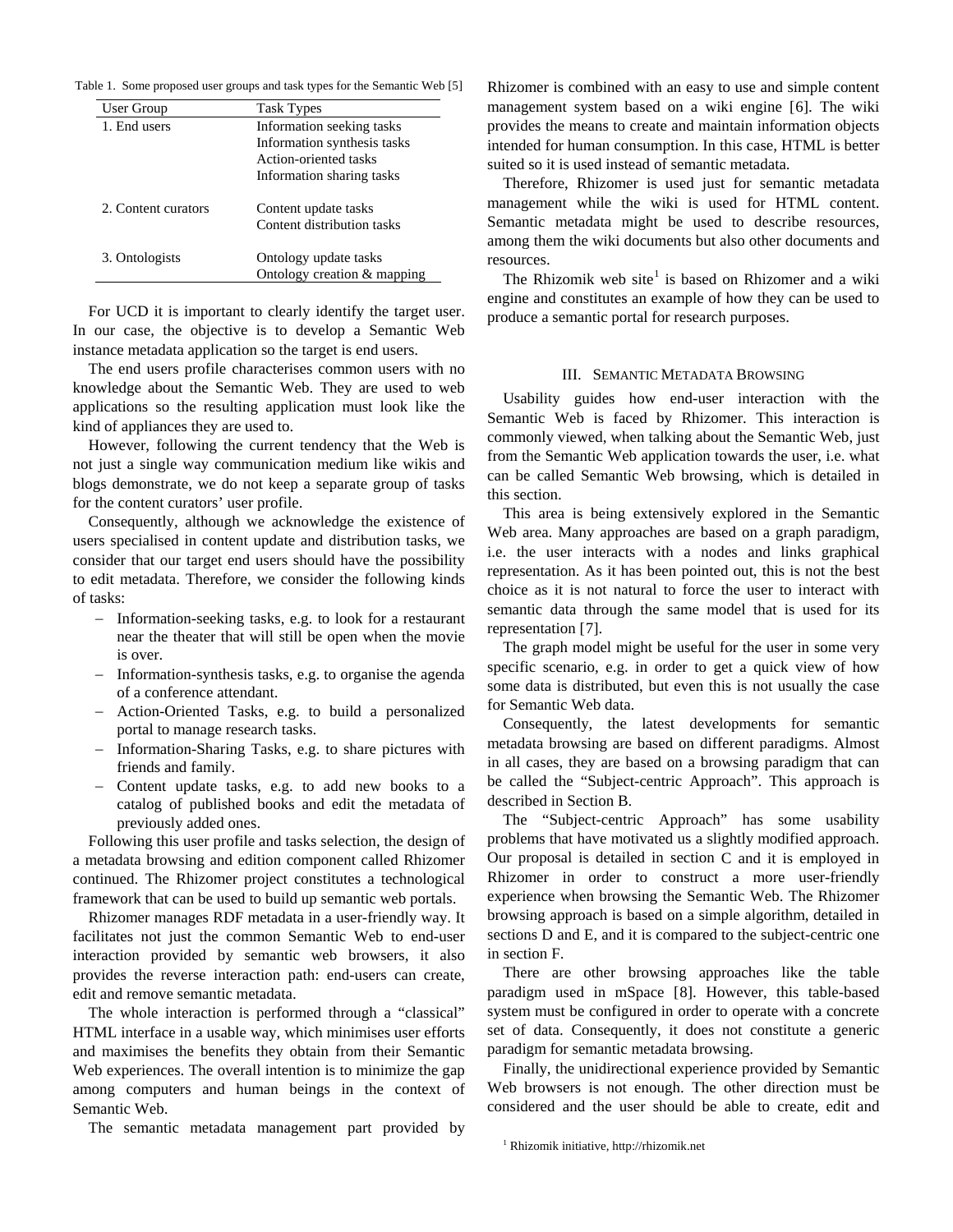<span id="page-2-0"></span>remove semantic metadata in a usable way. This part is explained in Section [IV.](#page-5-0)

# *A. World Wide Web browsing paradigm*

In the Web, the browsing paradigm is based on navigating web pages and links, which constitute its basic building blocks. Web pages have content intended for human consumption and links relate web pages. Web pages content and links are based on HTML and derived languages. Their design should have accessibility and usability principles in mind.

This browsing paradigm cannot be directly applied to the Semantic Web because it is based on a different ground model. The building block of the Semantic Web is the triple <*subject, predicate, object*>, which combined builds-up graphs.

Semantic Web metadata is primarily intended for machine consumption. However, it is clear that it must be also accessible for human users in order to facilitate semantic web applications debugging, results presentation, querying, etc.

However, the WWW browsing paradigm cannot be applied to the Semantic Web. Semantic Web metadata can be packed in web documents, e.g. a web-accessible XML file; however it is not practical to use this approach as the basis for Semantic Web browsing.

First, not all metadata is available as web documents. Moreover, semantically related metadata might be packed in different web documents, which reduces the benefits of semantics-enabled metadata browsing.

Usually, Semantic Web metadata is available from databases. In this case, as it can be also the case for web documents, the amount of metadata is too big for human-user consumption.

Therefore, what is needed is a Semantic Web browsing paradigm and support system that can browse metadata coming from different sources through semantically coherent fragments that facilitate human consumption. Now the question is: how to define fragments?

### *B. Subject-centric Approach*

The simpler approach to fragment semantic web graphs is to define the fragment as the set of all triples with the same subject. This is also semantically coherent because these triples are those describing the subject resource.

This approach is used in almost all Semantic Web browsers. For instance, Piggy Bank [[9\]](#page-7-0) or Brownsauce [[10](#page-7-1)] generate HTML views for a given resource, i.e. a node of the graph. [Table 2](#page-2-0) shows an example of such kind of view.

|  | Table 2. HTML Table view of a metadata fragment |  |  |  |
|--|-------------------------------------------------|--|--|--|
|--|-------------------------------------------------|--|--|--|

| Rosa Gil              |                  |
|-----------------------|------------------|
| EMAIL                 | rgil@diei.udl.es |
| FN                    | Rosa Gil         |
| N                     | (anonymous item) |
| <b>Show Referrers</b> |                  |

The view contains all the triples that have the resource as subject and it is shown as a HTML table. The table header shows the identifier of the described resource, i.e. the subject for all triples in the metadata fragment. The following table rows contain two columns. The first one is for each triple property and the second one for the corresponding objects.

Tabulator [[11](#page-7-1)] also uses an approach similar to the Subjectcentric one. However, metadata about resources, anonymous or not, is recursively expanded as a tree. Therefore, it is possible to expand the properties about an anonymous resource in the same place were the anonymous resource is referred. However, this approach leads to deep tree expansion that mix metadata about different resources, which might confuse users and make them loose track of the resource that is being described.

There are also other frameworks that are not explicitly oriented to RDF browsing and provide heavyweight solutions that can be adapted to navigation, e.g. the SEAL framework [[1](#page-7-1)2]. Moreover, there are other Semantic Web navigation tools that generate non-HTML views, e.g. Haystack [[13](#page-7-1)] generates text views and [[14](#page-7-1)] graphical representations.

In many cases the shown metadata fragment is augmented with triples that have the described resource as object, i.e. reverse triples that do not have the described resource as source but as destination.

Additionally, more triple levels can be included, i.e. the triples that have the objects of the original triples as subject, and thus recursively. However, it is not common to include additional triple levels because it can make the fragments too big and break semantic coherence, i.e. the user looses the perspective about what is being described.

Finally, the semantic coherence is also lost when this approach is used and anonymous resources are involved. Anonymous nodes get identified by the context in which they appear, i.e. the triples that reference them and the identified resources appearing in these triples.

However, this context is broken when the metadata fragments are built. Anonymous nodes get temporal identifiers, which are needed in order to build the graph, but they are also used in the user interface as if anonymous nodes were like other identified resources.

For example, [Table 2](#page-2-0) shows a reference to an anonymous resource as the value of the "N" property. An additional browsing step is necessary to get the triples describing the anonymous value and make it all semantically coherent, as it is shown in [Table 3.](#page-2-0)

Table 3. Additional step for anonymous resource metadata

| (anonymous item)      |      |
|-----------------------|------|
| Given                 | Rosa |
| Family                | Gil  |
| <b>Show Referrers</b> |      |

Consequently, the same approach is applied to anonymous resources. All the triples that have the anonymous resource as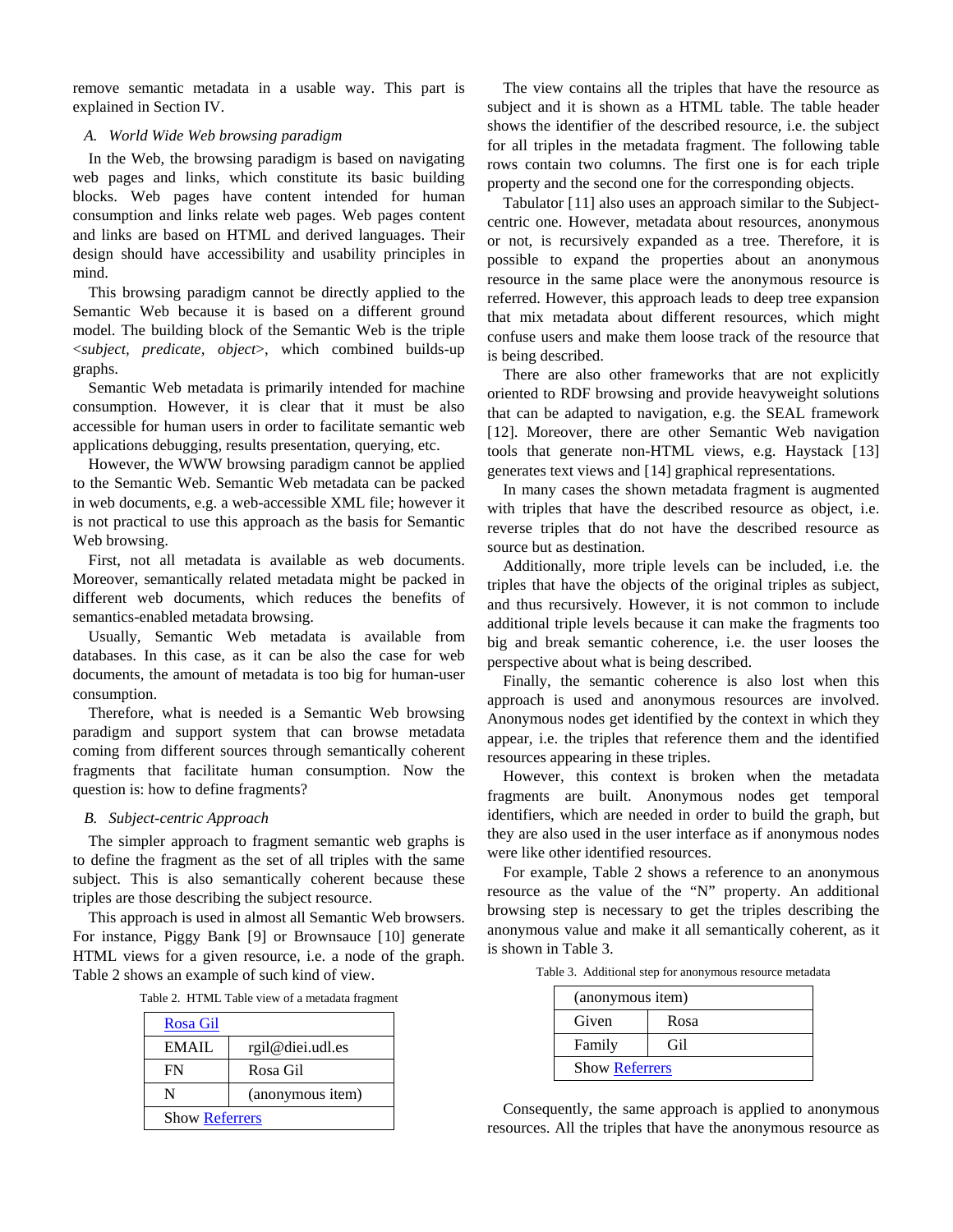<span id="page-3-0"></span>subject are shown. Therefore, the metadata describing the anonymous resource is shown but the identification context is lost in the presented view. There might be reverse triples to go to the identified resource that defines the identification context for the anonymous resource. In any case, however, the presented view does not include the whole context so the user might not be aware of this fact.

For example, one common examples of this situation is when RDF containers are used. They do not usually get an identifier so the resources for the containers are anonymous. Therefore, when the metadata for the resource described with container values is shown, the set of container values are not shown together with the resource to which they are associated.

In order to solve the inconveniences of the Subject-centric approach we propose the Rhizomer Approach that is detailed in the next section.

### *C. Rhizomer Approach*

The Rhizomer Approach for Semantic Web browsing is also based on fragmenting the metadata graph in a subjectcentric way. However, a metadata fragment generated by Rhizomer is more than just the considered resource and all the triples in which it participates as the subject.

The set of triples for a subject-centric is enlarged with all the metadata that depends on the selected subject for its identification. Therefore, the graph is traversed starting from the resource acting as the subject through all possible paths until identified resources or literals, which include all the intermediate anonymous resources. All the traversed triples constitute a Rhizomer metadata fragment and it is what is shown at a browsing step. [Figure 1](#page-3-0) shows a simple RDF graph where four fragments can be identified.



Figure 1. RDF graph and four Rhizomer fragments

As in the case of the subject-centric approach, the resources appearing as the object of the terminal triples can be browsed through new navigation steps that generate new metadata fragments describing the resources asked for detail. This has been already shown in [Table 3](#page-2-0), which shows a browsing step initiated from the [Table 2](#page-2-0) fragment.

However, Rhizomer shows all the metadata in the same identification context together. This way, a greater level of semantic coherence is maintained and the user experience is improved. Anonymous resources do no break down the metadata describing a resource and they are shown together with the resources that contextualise them, as it is shown in [Table 4](#page-3-0).

Table 4. HTML Table view of a metadata fragment

| Rosa Gil              |                  |      |
|-----------------------|------------------|------|
| <b>EMAIL</b>          | rgil@diei.udl.es |      |
| FN                    | Rosa Gil         |      |
| N                     | Given            | Rosa |
|                       | Family           | Gil  |
| <b>Show Referrers</b> |                  |      |

To conclude the presentation of the Rhizomer approach, it is important to take into consideration the presence of cycles in the metadata graph and to avoid considering triples already added to a fragment. This can be easily implemented as it is shown in the algorithm in the next section.

# *D. Algorithm*

The browsing fragments are built from a set of selected resources. For each resource, all the triples where the resource plays the subject role are selected. Then, for each object of the selected triples, if it is an anonymous resource, all the triples where the anonymous resource is the subject are also selected. Then, and recursively, the same procedure is applied to the new object anonymous resources. The algorithm for building the fragment for a given resource is detailed in [Table 5](#page-3-0).

Table 5. Rhizomer algorithm for fragments browsing

| TripleSet buildFragment(Resource r, Triples f)                |
|---------------------------------------------------------------|
|                                                               |
| $TripleSet$ rTriples = TriplesWithSubject(r)                  |
| fragment $ ==$ rTriples                                       |
| for each Triple t in rTriples such that NotInSet(t, fragment) |
|                                                               |
| fragment.add(t)                                               |
| <b>if</b> anonymous(t.object)                                 |
|                                                               |
| $TripleSet$ anon $Triplies = buildFragment(o, fragment)$      |
| fragment.add(anonTriples)                                     |
|                                                               |
|                                                               |
| return fragment                                               |
|                                                               |

# *E. Multi-language Support*

When a metadata fragment is rendered as HTML or other format, the triple URIs are replaced with their corresponding labels if available. If there is not a defined label for the URI, it is shortened to its fragment identifier, the string after the '#', or to the substring after the last '/'.

This is done in order to improve readability. An additional improvement, which is not common in existent Semantic Web browsers, is multi-language support. The Rhizomer algorithm, in addition to the triples that compose the fragment, selects all the triples that define labels for all the involved resources, i.e. subjects, predicates and objects.

These labels use to be annotated with a language attribute. When the fragment is rendered and a preferred language specified, the preferred language labels are selected if they are available. If not, the default language has been set to English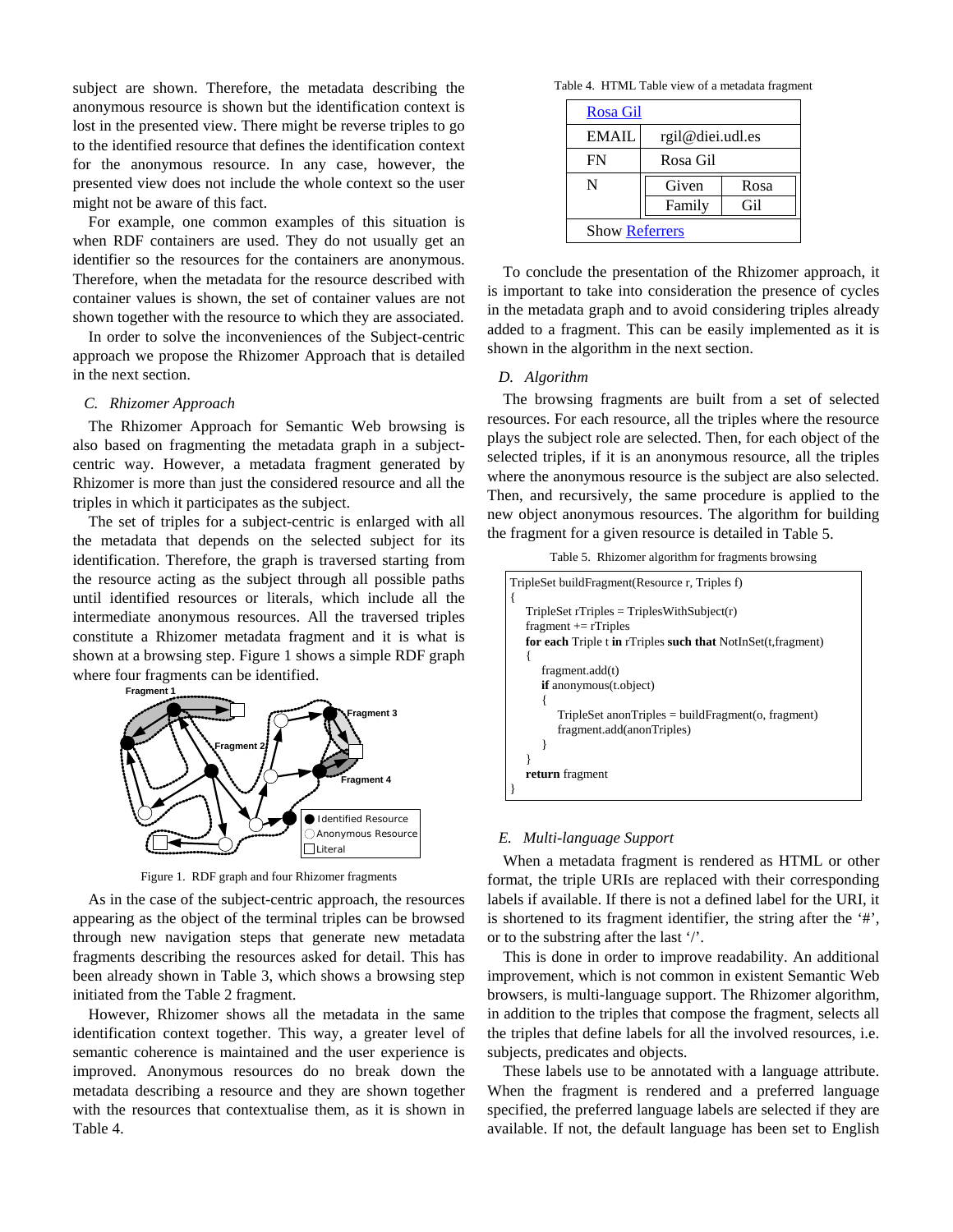<span id="page-4-3"></span>so the labels with the 'en' value for their language attribute are selected when available. If there is not any label with the preferred or default language attribute, a label without language attribute is used.

#### *F. Comparative Study*

As it has been previously shown, the subject-centric approach is the common method for building fragments for metadata browsing. It has been also shown how the Rhizomer approach works and how it builds more coherent fragments by incorporating all the metadata identified by the described resource, i.e. the anonymous resources related to it.

It might seem that the Rhizomer approach makes the fragments too big for human user consumption. A statistical study has been performed with different sets of Semantic Web metadata. The results of this analysis are shown in [Table 6.](#page-4-3)

As it can be seen from the statistical analysis, there is a slight increase in the size of the metadata fragments when the Rhizomer approach is used. It is greater when there is an intensive use of anonymous resources, for instance in ontologies because class restrictions do not use to be identified or in common real world metadata because we do not use to give identifiers to every resource.

| Metadata Set               | <b>Set Size</b> | Subject<br>Centric | Rhizomer |
|----------------------------|-----------------|--------------------|----------|
| Musicbrainz <sup>2</sup>   | 8121            | 6.6                | 7.7      |
| CIA World Factbook $3$     | 876             | 4.3                | 14.4     |
| Wine Ontology <sup>4</sup> | 1839            | 2.6                | 7.3      |

Table 6. Average fragment size in triples

In the case of the Musicbrainz metadata, the difference between the subject-centric and Rhizomer approach is smaller because there are few anonymous resources. Musicbrainz describes artists, albums, tracks, etc. and all of them must have an identifier in order to be easily referred. The only anonymous resources are containers, which are used, for instance, to group all the album tracks.

This slight increase in size of the fragments does not put them out of the human user reach. On the contrary, it facilitates browsing because fewer steps are required. Moreover, all the metadata related to the same identifier is shown together and this increases its coherence and the usability of the whole system.

It is also important to consider maximum fragment sizes for these metadata sets. For the Wine Ontoloty, the maximum fragment size is 42 triples, which corresponds to the "CavernetSauvignon" class definition. This is a usable size as it can be rendered as HTML using the method detailed in Section [G](#page-4-3) in a 370x540 pixels area of a web browser. For the CIA Factbook metadata about Spain, the maximum fragment size is 549. This is a really big fragment, which requires a lot of browsing from the user. In any case, all browsing approaches will suffer this problem because it corresponds to the description of the resource describing the whole country and all triples in this fragment are directly attached to it. Finally, the maximum fragment size for the Music Brainz U2 discography is 170 triples. As in the previous case, it corresponds to the U2 concept that directly links to all its discography. Consequently, other browsing approaches will also require a lot of browsing from the user.

As it has been pointed out, the inclusion of the anonymous resources together with the resource that identifies them is not common in the existing Semantic Web browsers. However, we have found a similar approach in the DBin project [[1](#page-7-1)5]. This project defines the term called RDFN (RDF Neighbourhood) that is based on a similar approach. The main difference is that this approach is specially tailored for producing digital signatures of pieces of a RDF graph and that it does not consider triples directionality.

Therefore, it is not suited for Semantic Web browsing but it shows that the best way of segmenting a graph is using an approach based on a subject-centric approach plus the anonymous resources identified by the subject.

Another much more similar approach is Concise Bounded Descriptions (CBD) [[1](#page-7-1)6] enriched with back links, i.e. links pointing back to the subject being described.

# *G. HTML Metadata Rendering*

Once the metadata fragments have been generated, they are shown to the user as an HTML rendering in the web browser. This rendering allows getting a user interface users are comfortable with. It looks like the kind of webs they are used to interact with.

In order to produce this rendering, a generic XSL transformation from RDF/XML to HTML has been developed. This approach produces consistent results as long as the metadata fragments to render are generated with the Rhizomer approach and an abbreviated RDF/XML serialisation of them is produced.

The abbreviated serialisation produces an XML stream that keeps all the related triples grouped. Consequently, it is possible to render them as a set of HTML tables, one for each resource being described, with nested tables corresponding to the descriptions of the anonymous resources they refer to.

Resource and property names are rendered as text using the appropriate label for the preferred language if available, as it has been detailed in Section [E.](#page-3-0) Literals are also rendered as text and, if different language versions are available, the preferred one is selected. Finally, there are HTML links for all resource and property names that allow browsing the metadata describing them. These links correspond to calls to a SPARQL endpoint, concretely they are DESCRIBE queries. This kind of queries is resolved in a proprietary way in order to generate Rhizomer metadata fragments and to enrich them with the RDF labels that make the multilingual rendering possible.

The resulting HTML pages look like the simple example previously shown in [Table 4,](#page-3-0) or the screen capture from the

<span id="page-4-0"></span><sup>2</sup> http://musicbrainz.org, U2 discography

<span id="page-4-1"></span><sup>3</sup> Factbook for Spain, http://www.daml.org/2003/09/factbook/sp

<span id="page-4-2"></span><sup>4</sup> http://www.w3.org/TR/owl-guide/wine.rdf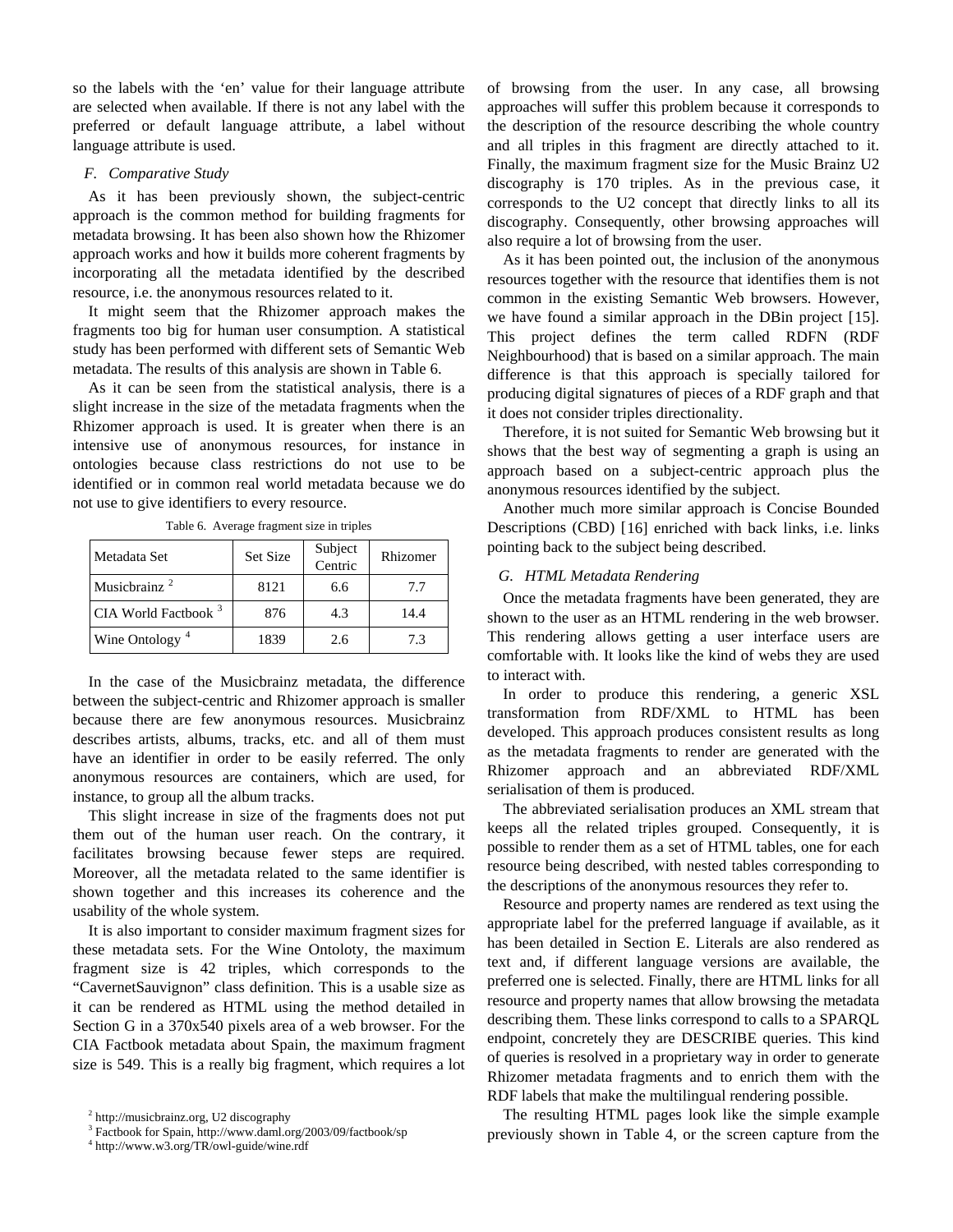<span id="page-5-0"></span>Rhizomik site shown in [Figure 2.](#page-5-0) Moreover, it can be tested from the ReDeFer web page [[5\]](#page-5-1) for arbitrary metadata sets.

A related approach to render RDF as HTML is Fresnel [[6\]](#page-5-2). Fresnel lenses are specifications about how to render some resources, classes and properties as HTML or other presentation languages. They allow a great level of personalisation but they require that the corresponding lens has been specified in order to generate a rendering. However, it is also possible to create a generic lens for unforeseen kinds of metadata.

On the other hand, the XSL-based approach used in Rhizomer does not allow this level of personalisation but it is capable of dealing, in a very generic way, with any piece of metadata it encounters. In any case, if a greater level of personalisation is required, the Fresnel lenses rendering engine can be integrated in the Rhizomer platform.

Consequently, the Rhizomer rendering approach added value is that it is very easy to implement, it just requires an XSL processor so this work load can be put away from the web server and passed to the user web browser. Moreover, it can be managed with AJAX [[1](#page-7-1)7] so a greater level of interaction through the browser can be achieved.



Figure 2. Rhizomik interface with Rhizomer zoom

#### IV. METADATA EDITION

The browsing capabilities already shown provide a simple Semantic Web user interface. It is simple because the interaction is limited to selecting the piece of metadata to show next. However, the user cannot take this interaction further.

In order to improve user experience, the browsing capabilities have been enriched with editing and querying functionalities based on semantics-enabled forms. These are common HTML forms that take advantage of some simple conventions to make them semantics-enabled.

Moreover, they are automatically generated from RDF

metadata using a XSL transformation. Therefore, it is possible to generate a query form from an example piece of metadata. [Table 7](#page-5-0) shows an example of a form to build semantic queries.

Table 7. Semantics-enabled query form

| <form method="OUERY" onsumbit="buildSPAROL"><br/><input name="&lt;/td" type="text"/></form> |
|---------------------------------------------------------------------------------------------|
| "http://purl.org/dc/elements//title"/>                                                      |
| <select name="http://purl.org/dc//subject"><br/><option value="&lt;/td"></option></select>  |
| "http://www.iptc.org/subjects#01011000">                                                    |
| <br>                                                                                        |
| <br>$\langle$ form>                                                                         |

As it can be seen in the form, the names of the form fields are URIs coming from RDF schemas and web ontologies. The intention is to make the form fields the building blocks to generate triples from forms. The fields' names are the predicates and their values the objects. The subject, in the case of a query, is not known and so it does no need to be specified. In fact, the resource URI will be the response we will get from the query.

The filled form fields are interpreted as the known terms we use to perform the search. For instance, the form in [Table 7](#page-5-0) can be filled with the "Corporate news" value for the input field, i.e. Dublin Core title, and the first option of the select field, i.e. music is the subject. In the case of a query form, the fields are interpreted as the triples that build up the query pattern of a SPARQL<sup>[7](#page-5-2)</sup> query. A query like the one shown in [Table 8](#page-5-0) will be generated by a Javascript from the form values as a result of an "on submit" event.

Table 8. SPARQL semantic query for [Table 7](#page-5-0) form

| DESCRIBE ?s<br>WHERE {                                                                               |
|------------------------------------------------------------------------------------------------------|
| ?s http://purl.org/dc//title ?y0;<br>http://purl.org/dc//subject ?y1.                                |
| FILTER regex(?y0, "Corporate news") & &<br>?y1= <http: subjects#01011000="" www.iptc.org=""></http:> |

If the objective is to edit metadata, then the form fields are interpreted as the building blocks for a set of triples for the new metadata. In other words, edit forms are used to edit new or existing metadata. Now, it is necessary to specify the subject for the triples. This is done using a field named "rdf:ID" or "rdf:about". Moreover, there might be also other subjects for the anonymous resources included in the edited metadata fragment.

The anonymous subjects are defined using hidden form fields named "rdf:ID" and valued with a temporal identifier just to make possible to build the graph. When all the triples for the anonymous subject have been specified, and another anonymous subject or the main identified subject is to be described, a new hidden field with the "rdf:ID" of the subject of the following triples is introduced. [Table 9](#page-6-0) shows an example of a metadata edition form.

<span id="page-5-2"></span><span id="page-5-1"></span><sup>&</sup>lt;sup>5</sup> ReDeFer project web page, http://rhizomik.net/redefer  $\frac{6}{100}$ 

Fresnel - Display Vocabulary, http://www.w3.org/2005/04/fresnel-info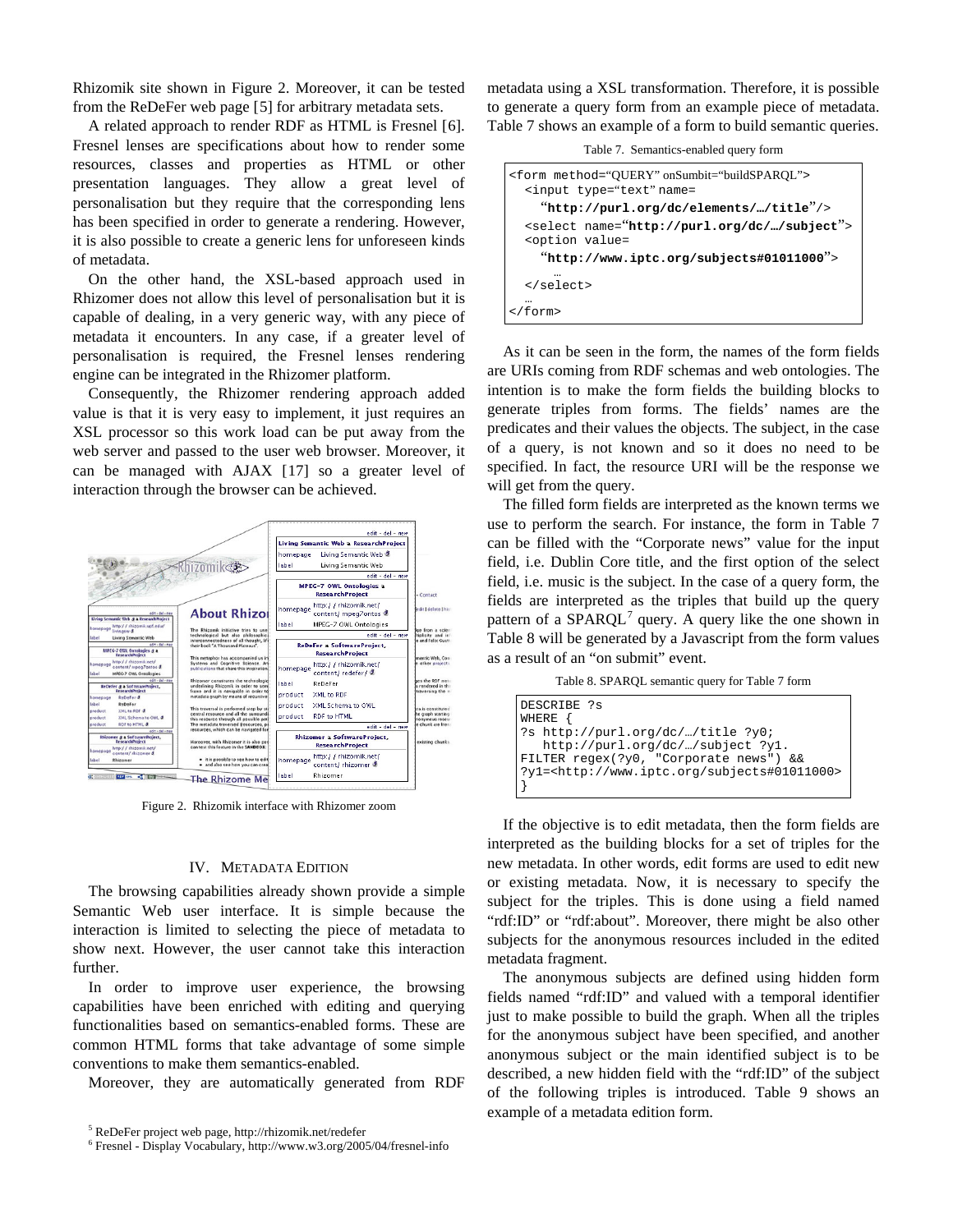Table 9. Semantics-enabled edit form

```
<form method="POST" onSubmit="buildTriples"… >
<input name="…rdf-syntax-ns#ID" type="text"/> 
<input name="…vcard-rdf/3.0#EMAIL" type="text"/>
<input name="…vcard-rdf/3.0#N" type="text"/> 
<input name="…rdf-syntax-ns#ID" type="hidden" 
     value="_:anonid1"/> 
<input name="…vcard-rdf/3.0#Given" type="text"/>
<input name="…vcard-rdf/3.0#Family" type="text"/>
<input name="…rdf-syntax-ns#ID" type="hidden" 
     value=""/> 
<input name="…vcard-rdf/3.0#FN" type="text"/> 
 … 
</form>
```
If the fields in the [Table 9](#page-6-0) form are filled with the appropriate values, e.g. "http://rhizomik.net/~rosa" for the non-hidden "rdf:ID" field, when it is submitted, the metadata shown in [Table 10](#page-6-0) is generated applying a direct conversion from form fields to triples.

Table 10. Metadata from [Table 9](#page-6-0) edit form submit

```
<http://rhizomik.net/~rosa> 
  vcard:EMAIL 
  <mailto:rosa.gil@diei.udl.es>; 
  vcard:N [ 
     vcard:Family "Gil"; 
     vcard:Given "Rosa" ]; 
  vcard:FN "Rosa Gil".
```
Therefore, semantics-enabled forms facilitate a greater level of interaction with metadata through a Semantic Web browser. In addition to metadata browsing based on Rhizomer-like fragments, it is also possible to edit such fragments or create new ones using the same semanticsenabled forms.

As it has been shown, a direct parallelism can be established from form fields to triples, so the new or edited metadata can be generated from the user interaction with the form when it is submitted. Moreover, the reverse way is also direct, from triples to form fields. Therefore, the edition forms can be generated from existing metadata in order to edit it or generate new metadata based on predefined patterns.

This two-ways mapping has been implemented in the Rhizomik semantic portal (http://rhizomik.net). The form fields to triples transformation is implemented when the form is submitted using JavaScript. The RDF triples to form transformation is implemented using an XSL transformation. The implementation details are not given here due to space limitations but they can be obtained from the Rhizomik site. [Figure 3](#page-6-0) shows a form generated automatically from the RDF metadata shown in [Table 10](#page-6-0) in order to edit it.

http://rhizomik.net/~rosa type http://swrc.ontoware.org/ Formatted Rosa Gil Name Family Gil Name Name Given Rosa Name

Figure 3. Automatically generated metadata edition form

# V. CONCLUSIONS AND FUTURE WORK

As it has been shown, Rhizomer uses a common HTML interface. This approach is usual in Semantic Web browsers but it is enhanced by making it more semantically coherent. The navigation is performed by metadata fragments that are fully contextualised in the frame of at least one resource that identifies it.

Therefore, no additional browsing steps are needed in order to get to the metadata associated to anonymous resources and no metadata is presented without an identification context, as it is the common case when showing the metadata associated to anonymous resources.

In addition, in order to the improved browsing experience, the user has a more interactive experience thanks to an additional set of features. Users can create, edit and remove semantic metadata as it is browsed. This additional functionality is also available through a common web interface based on HTML forms.

The same applies to content, which is also directly editable through the wiki. Therefore, the whole interaction is browser based and the user does not have to install anything else.

The intention is to improve the user experience so all this is currently being tested with real users in the context of a usability and accessibility laboratory. Actually, many of the design decisions during the Rhizomer development have been based on user test results.

For instance, all links in the HTML rendering that allow browsing new metadata fragments are not underlined. Just links that point to new HTML content are underlined. This approach helps user differentiate among metadata and content browsing links. As they are used to underlined links while navigating through html documents, the same behaviour is maintained in the HTML rendering.

Additionally, accessibility is being tested with screen readers. The results are quite user friendly because the generated HTML content is based on the available RDF labels and preferred languages and this makes it easier for text-tospeech applications.

A part from a more extensive user testing, future work concentrates on incorporating the assisted addition of properties and values depending on the type of the described resource. When the user edits a metadata fragment and tries to add a new property to describe it, a popup window presents a list of all the available properties, as it is shown in [Figure 4.](#page-7-2)

 $\frac{1}{7}$ SPARQL Query Language, http://www.w3.org/TR/rdf-sparql-query